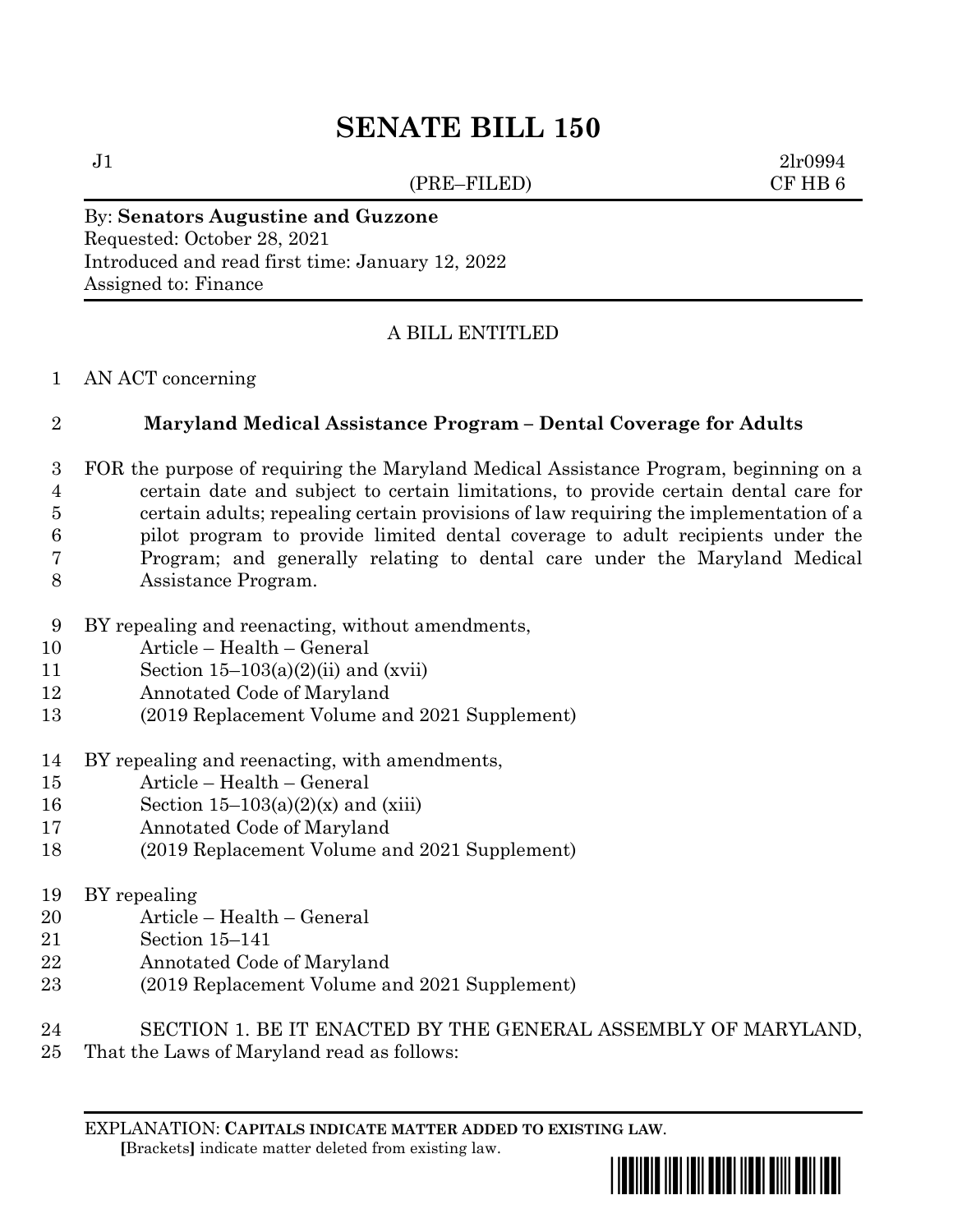|                                          | <b>SENATE BILL 150</b><br>$\overline{2}$                                                                                                                                                                                                                                                                                                                                                       |
|------------------------------------------|------------------------------------------------------------------------------------------------------------------------------------------------------------------------------------------------------------------------------------------------------------------------------------------------------------------------------------------------------------------------------------------------|
| 1                                        | Article - Health - General                                                                                                                                                                                                                                                                                                                                                                     |
| $\overline{2}$                           | $15 - 103.$                                                                                                                                                                                                                                                                                                                                                                                    |
| 3                                        | (2)<br>The Program:<br>(a)                                                                                                                                                                                                                                                                                                                                                                     |
| $\overline{4}$<br>$\bf 5$<br>6<br>7<br>8 | Shall provide, subject to the limitations of the State budget,<br>(ii)<br>comprehensive medical, dental, and other health care services for all eligible pregnant<br>women whose family income is at or below 250 percent of the poverty level for the duration<br>of the pregnancy and for 1 year immediately following the end of the woman's pregnancy,<br>as permitted by the federal law; |
| 9<br>10                                  | Subject to the limitations of the State budget, and as permitted<br>(x)<br>by federal law:                                                                                                                                                                                                                                                                                                     |
| 11<br>12<br>13<br>14                     | 1.<br>Shall provide comprehensive medical care, DENTAL<br>CARE, and other health care services for former foster care adolescents who, on their 18th<br>birthday, were in foster care under the responsibility of the State and are not otherwise<br>eligible for Program benefits; AND                                                                                                        |
| 15<br>16<br>17<br>18                     | May provide comprehensive medical care, DENTAL CARE,<br>2.<br>and other health care services for former foster care adolescents who, on their 18th<br>birthday, were in foster care under the responsibility of any other state or the District of<br>Columbia; [and                                                                                                                           |
| 19<br>20<br>21                           | 3.<br>May provide comprehensive dental care for former foster<br>care adolescents who, on their 18th birthday, were in foster care under the responsibility<br>of the State;                                                                                                                                                                                                                   |
| 22<br>23<br>24                           | Beginning on January 1, 2019, may provide, subject to the<br>$(xiii)$ 1.<br>limitations of the State budget, and as permitted by federal law, dental services for adults<br>whose annual household income is at or below 133 percent of the poverty level; AND                                                                                                                                 |
| 25<br>26<br>$27\,$<br>28<br>29           | 2.<br>BEGINNING ON JANUARY 1, 2023, SHALL PROVIDE,<br>SUBJECT TO THE LIMITATIONS OF THE STATE BUDGET, AND AS PERMITTED BY<br>FEDERAL LAW, COMPREHENSIVE DENTAL CARE FOR ADULTS WHOSE ANNUAL<br>HOUSEHOLD INCOME IS AT OR BELOW 133 PERCENT OF THE FEDERAL POVERTY<br>LEVEL;                                                                                                                    |
| 30<br>$31\,$<br>32<br>$33\,$             | (xvii) Beginning on January 1, 2022, may not include, subject to federal<br>approval and limitations of the State budget, a frequency limitation on covered dental<br>prophylaxis care or oral health exams that requires the dental prophylaxis care or oral<br>health exams to be provided at an interval greater than 120 days within a plan year.                                          |

**[**15–141.